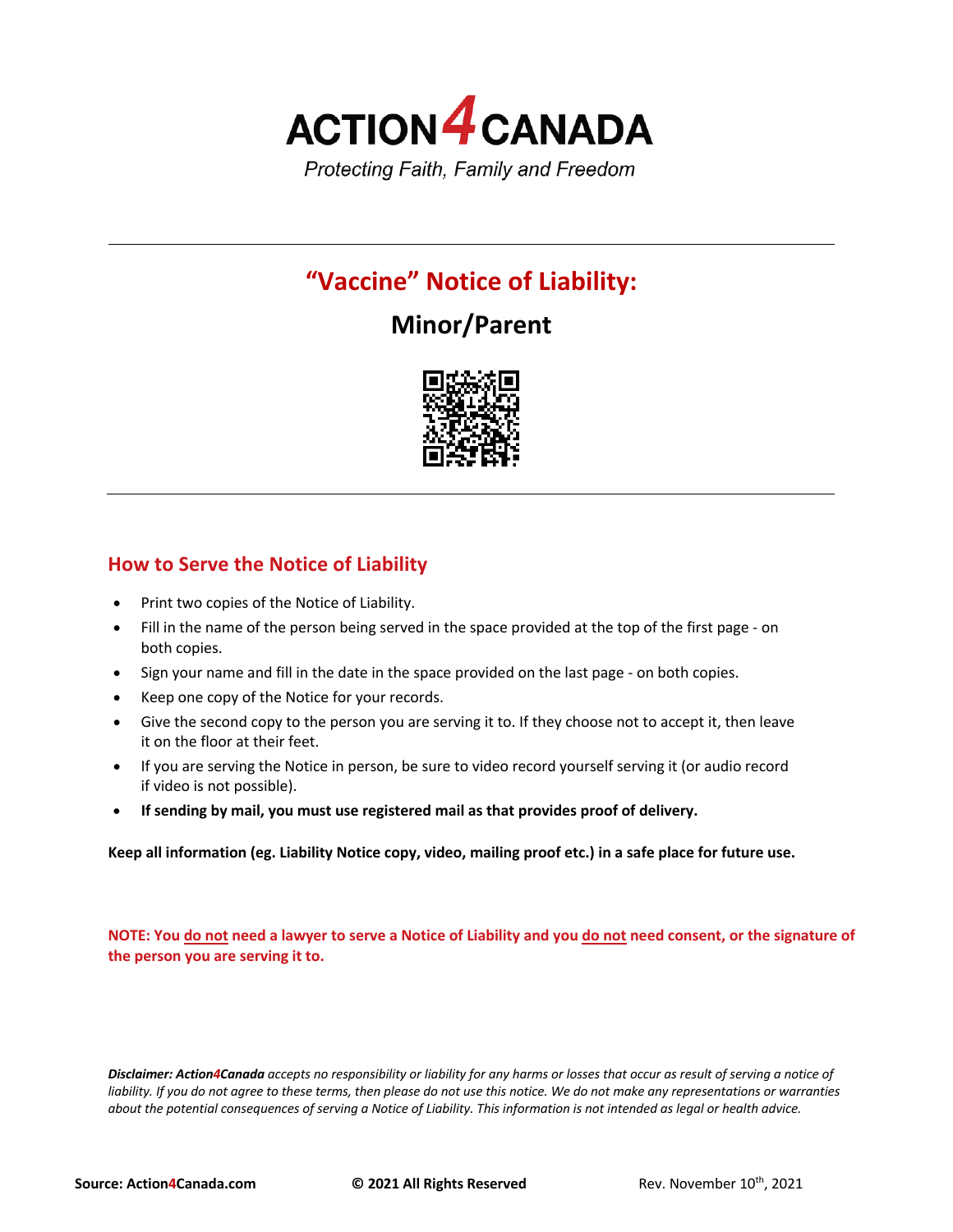## **"Vaccine" Notice of LiabilityMinor/Parent**

To: School Superintendents, Heads of Schools/Universities/Colleges, School Board Executives, Directors, Principals, Teachers, Deans and Administration

**Attention:** 

### **Re: COVID-19 injections recommended or administered to minors (under 19 years of age)**

**You are unlawfully practicing medicine by prescribing, recommending, facilitating, advertising, mandating, incentivising, and using coercion to insist students, including minors submit to ANY vaccine including the experimental gene therapy injections for COVID-19, commonly referred to as a "vaccine".**

To begin with, the emergency measures are based on the claim that we are experiencing a "public health emergency". There is no evidence to substantiate this claim. In fact, the evidence indicates that we are experiencing a rate of infection consistent with a normal influenza season $<sup>1</sup>$ .</sup>

The purported increase in "cases" is a direct consequence of increased testing through the inappropriate use of the PCR instrument to diagnose so-called COVID-19. It has been well established that the PCR test was never designed or intended as a diagnostic tool and is not an acceptable instrument to measure this so-called pandemic. Its inventor, Kary Mullis, has clearly indicated that the PCR testing device was never created to test for coronaviruses<sup>2</sup>. Mullis warns that, "the PCR Test can be used to find almost anything, in anybody. If you can amplify one single molecule, then you can find it because that molecule is nearly in every single person".

Despite this warning, the current PCR test utilization, set at higher amplifications, is producing up to 97% false positives<sup>3</sup>. Therefore, any imposed emergency measures that are based on PCR testing are unwarranted, unscientific, and quite possibly fraudulent. An international consortium of life-science scientists has also detected 10 major scientific flaws at the molecular and methodological level in a 3-peer review of the RTPCR test to detect SARS-CoV-2<sup>4</sup>.

In November 2020, a Portuguese court ruled that PCR tests are unreliable<sup>5</sup>. On December 14, 2020, the WHO admitted the PCR Test has a 'problem' at high amplifications as it detects dead cells from old viruses, giving a false positive<sup>6</sup>.

Feb 16, 2021, BC Health Officer Bonnie Henry, admitted PCR tests are unreliable<sup>7</sup>. On April 8, 2021, the Austrian court ruled the PCR was unsuited for COVID testing<sup>8</sup>. On April 8, 2021, a German Court ruled against PCR testing stating, "the test cannot provide any information on whether a person is infected with an active pathogen or not, because the test cannot distinguish between "dead" matter and living matter"<sup>9</sup>. On May 8, 2021, the Swedish Public Health Agency stopped PCR Testing for the same reason<sup>10</sup>. On May 10<sup>th</sup>, 2021, Manitoba's Chief Microbiologist and Laboratory Specialist, Dr. Jared Bullard testified under cross-examination in a trial before the court of the Queen's Bench in Manitoba, that PCR test results do not verify infectiousness and were never intended to be used to diagnose respiratory illnesses<sup>11</sup>.

Based on this compelling and factual information, the emergency use of the COVID-19 experimental injections is not required or recommended.

https://www.bitchute.com/video/nQgq0BxXfZ4f

<sup>2</sup> https://rumble.com/vhu4rz-kary-mullis-inventor-of-the-pcr-test.html

https://academic.oup.com/cid/advance-article/doi/10.1093/cid/ciaa1491/5912603

<sup>4</sup> https://cormandrostenreview.com/report/

<sup>5</sup> https://unitynewsnetwork.co.uk/portuguese-court-rules-pcr-tests-unreliable-quarantines-unlawful-media-blackout/

<sup>6</sup> https://principia-scientific.com/who-finally-admits-covid19-pcr-test-has-a-problem/

https://rumble.com/vhww4d-bc-health-officer-admits-pcr-test-is-unreliable.html

https://greatgameindia.com/austria-court-pcr-test/

https://2020news.de/en/sensational-verdict-from-weimar-no-masks-no-distance-no-more-tests-for-pupils/

 $\frac{10}{11}$  https://tapnewswire.com/2021/05/sweden-stops-pcr-tests-as-covid19-diagnosis/<br> $\frac{11}{11}$  https://www.jecf.co/Manitoba.chief.microbiologist.and laboratory.goojolist.56

<sup>11</sup> https://www.jccf.ca/Manitoba-chief-microbiologist-and-laboratory-specialist-56-of-positive-cases-are-not-infectious/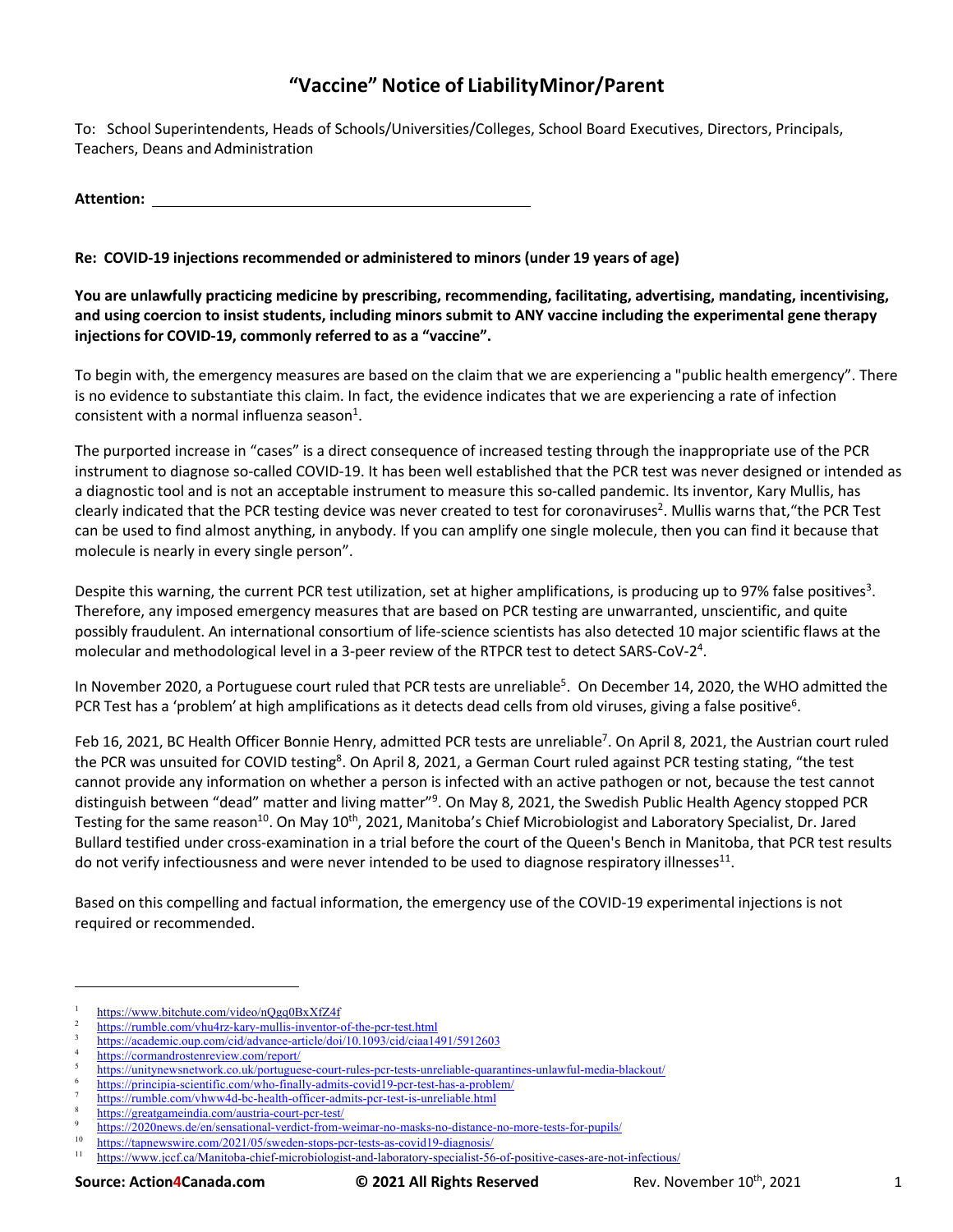#### **Whereas**:

- 1. The Nuremberg Code<sup>12</sup>, to which Canada is a signatory, states that voluntary informed consent is essential before performing medical experiments on human beings. It also confirms that the person involved should have the legal capacity to give consent, without the intervention of any element of force, fraud, deceit, duress, overreaching, or other ulterior form of constraint or coercion; and should have sufficient knowledge and comprehension of the elements of the subject matter involved so as to enable him/her to make an understanding and enlightened decision. This requires, before the acceptance of an affirmative decision by the experiment's subject, that there should be made known to him/her the nature, duration, and purpose of the experiment; the method and means by which it is to be conducted; all inconveniences and hazards reasonable to be expected; and the effects upon his/her health or person which may possibly come from participation in the experiment.
- 2. The treatments being marketed as COVID-19 "vaccines", are still in Phase III clinical trials until 2023<sup>13</sup>, and hence qualify as a medical experiment. People taking these treatments are enrolled as test-subjects and many are unaware that the injections are not actual vaccines as they do not contain a virus but instead an experimental gene therapy.
- 3. Vaccine development is a long, complex process, often lasting 10-15 years <sup>14</sup>. COVID-19 injections have only been in trials for just over a year so there is no long-term safety data available and therefore fully informed consent is not possible.
- 4. No other coronavirus vaccine (i.e., MERS, SARS-1) has ever been approved for market due to antibody-dependent enhancement, which results in severe illness and death in animal models<sup>15</sup>.
- 5. Numerous doctors, scientists, and medical experts are issuing dire warnings about the short and long-term effectsof COVID-19 injections, including but not limited to, death, blood clots, infertility, miscarriages, Bell's Palsy, cancer, inflammatory conditions, autoimmune disease, early-onset dementia, convulsions, anaphylaxis, inflammation of the heart<sup>16</sup>, and antibody-dependent enhancement leading to death; this includes in children ages 12-17 years old<sup>17</sup>.

Dr. Byram Bridle, a pro-vaccine Associate Professor of Viral Immunology at the University of Guelph, gives a terrifying warning of the harms of the experimental treatments in a new peer reviewed scientifically published research study<sup>18</sup> on COVID-19 shots. The Spike Protein added to the "vaccine" gets into the blood and circulates throughout the individuals over several days post-vaccination. It then accumulates in the tissues such as the spleen,bone marrow, liver, adrenal glands, testes, and of great concern, it accumulates in high concentrations in the ovaries. Dr. Bridle notes that they "have known for a long time that the Spike Protein is a pathogenic protein, it is a toxin, and can cause damage if it gets into blood circulation". The study confirms the combination is causing clotting, neurological damage, bleeding, heart problems, etc.

There is also a high concentration of the Spike Protein getting into breast milk, and subsequent reports of suckling infants developing bleeding disorders in the gastrointestinal tract. There are further warnings that this injection will render children infertile, and that people who have been vaccinated should NOT donate blood.

- 6. Minors are at nearly zero percent risk of contracting or transmitting this respiratory illness and are, instead, buffers which help others build their immune system. The overall survival rate of minors is 99.997%<sup>19</sup>. In spite of these facts, the government is pushing the experimental treatment with the tragic outcome of a high incidence of injury and death.
- 7. According to Health Canada's Summary Basis of Decision<sup>20</sup>, updated May 20, 2021, the trials have not proven that the

- $13$  https://clinicaltrials.gov/ct2/show/NCT04368728?term=NCT04368728&draw=2&rank=1
- <sup>14</sup> https://www.historyofvaccines.org/content/articles/vaccine-development-testing-and-regulation<br><sup>15</sup> https://www.historyofvaccines.org/content/articles/vaccine-development-testing-and-regulation
- <sup>15</sup> https://www.tandfonline.com/doi/full/10.1080/21645515.2016.1177688

<sup>20</sup> https://www.tandfonline.com/doi/full/10.1080/14760584.2020.1800463

<sup>&</sup>lt;sup>12</sup> https://media.tghn.org/medialibrary/2011/04/BMJ\_No\_7070\_Volume\_313\_The\_Nuremberg\_Code.pdf<br><sup>13</sup> https://olivice.html

https://www.nbcconnecticut.com/news/coronavirus/connecticut-confirms-at-least-18-cases-of-apparent-heart-problems-in-young- people-after-covid-19vaccination/2494534/

<sup>&</sup>lt;sup>17</sup> https://childrenshealthdefense.org/defender/vaers-data-reports-injuries-12-to-17-year-olds-more-than-triple/<br><sup>18</sup> https://omny.fm/chowe/on\_point\_with\_elex\_pierson/pay\_peer\_reviewed\_stydy\_on\_covid\_19\_veccines\_sugge\_

<sup>&</sup>lt;sup>18</sup> https://omny.fm/shows/on-point-with-alex-pierson/new-peer-reviewed-study-on-covid-19-vaccines-sugge<br><sup>19</sup> https://galia.com/lin.com/inklude/tackinghisland.html?p=08%20 (e.g. 0)

<sup>&</sup>lt;sup>19</sup> https://online.anyflip.com/inblw/ufbs/mobile/index.html?s=08%20 (pg. 9)<br>
https://www.topdfonline.com/doi/full/10.1080/14760584.2020.1800463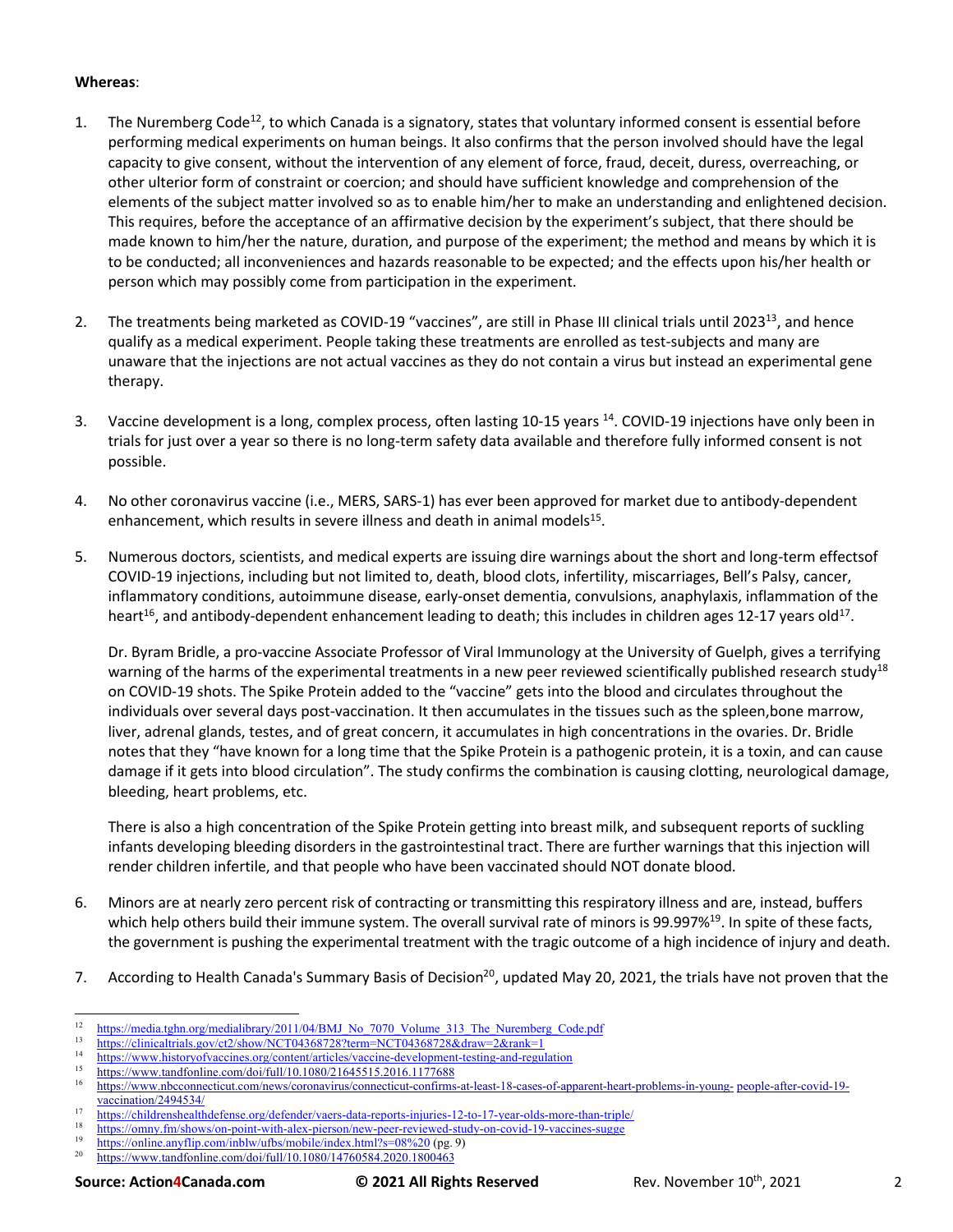COVID-19 treatments prevent infection or transmission. The Summary also reports that both Moderna and Pfizer identified that there are six areas of missing (limited/no clinical data) information: "use in paediatric (age 0-18)", "use in pregnant and breastfeeding women", "long-term safety", "long-term efficacy" including "real-world use", "safety and immunogenicity in subjects with immune-suppression", and concomitant administration of non- COVID vaccines".

Under the Risk Management plan section of the Summary Basis of Decision, it includes a statement based on clinical and non-clinical studies that "one important potential risk was identified being vaccine-associated enhanced disease, including VAERD (vaccine-associated enhanced respiratory disease)". In other words, the shotincreases the risk of disease and side-effects, and weakens immunity toward future SARS related illness.

The report specifically states, "the possibility of vaccine-induced disease enhancement after vaccination against SARS-CoV-2 has been flagged as a potential safety concern that requires particular attention by the scientific community, including the World Health Organization (WHO), the Coalition for Epidemic Preparedness Innovations (CEPI) and the International Coalition of Medicines Regulatory Authorities (ICMRA)"<sup>21</sup>.

8. As reported to the Vaccine Adverse Events Reporting System (VAERS) in the United States, there have been more deaths from the COVID-19 injections in five months (Dec. 2020 – May 2021) than deaths recorded in the last 23 years from all vaccines combined<sup>22</sup>. It is further reported that only one percent of vaccine injuries are reported to VAERS<sup>23</sup>, compounded by several month's delay in uploading the adverse events to the VAERS database<sup>24</sup>.

On November 5, 2021, VAERS data release for the period December 14, 2020 to October 29, 2021, showed 856,919 adverse events reports following COVID-19 injections, including 18,078 deaths and 131,027 serious injuries. Of that total, 1,320 adverse injury reports were of miscarriage or premature birth; 3,090 reported cases of Bell's Palsy; 2,070 reports of serious anaphylaxis; 10,686 reports of blood clotting disorders; and 3,030 cases of myocarditis and pericarditis25.

Dr. McCullough, a highly cited COVID doctor, came to the stunning conclusion that the government was "...scrubbing unprecedented numbers of injection-related-deaths". He further added, "...with a typical new drug at about five deaths, unexplained deaths, we get a black-box warning, your listeners would see it on TV, saying it may cause death. And then at about 50 deaths it's pulled off the market<sup>26"</sup>.

- 9. Canada's Adverse Events Following Immunization (AEFI) is a passive reporting system and is not widely promoted to the public, and is extremely time-consuming for physicians to use hence, many adverse events are going unreported there.
- 10. **Safe and effective treatments and preventive measures already exist for COVID-19 yet the government is prohibiting their use27 28.**

Children have already been exposed to unprecedented amounts of fear, instability, shaming, psychological trauma, and segregation through the COVID-19 measures and are therefore even more susceptible to being influenced by those in authority than their developmental stage would usually entail.

Schools include vaccine and COVID-19 "vaccine" curriculum, which is biased, prejudicial, and is a form of undue influence on any minor child. The curriculum excludes full disclosure of the growing risks (adverse reactions and death) of the experimental treatments, and the emerging evidence that the shots do not provide protection, as claimed. Informed consent with FULL disclosure is mandatory and yet, due to lack of research data, "full" disclosure cannot be provided.

<sup>&</sup>lt;sup>21</sup> https://www.ncbi.nlm.nih.gov/pmc/articles/PMC7566857/<br><sup>22</sup> https://www.ncbi.nlm.nih.gov/pmc/articles/PMC7566857/

<sup>22</sup> https://vaccineimpact.com/2021/CDC-death-toll-following-experimental-cOvid-injections-now-at-4863-more-than-23-previous-years-of-recorded-vaccinedeaths-according-to-vaers/

 $\frac{23}{\text{https://www.lewrockwell.com/2019/10/no\_author/harvard-mediated-school-professors-uncover-a-hard-to-swallow-truth-about-vaccines/24}}$ 

<sup>&</sup>lt;sup>24</sup> https://www.cdc.gov/coronavirus/2019-ncov/vaccines/reporting-vaccinations.html<br>25 https://thildrenational.html

 $^{25}$  https://childrenshealthdefense.org/defender/vaers-cdc-adverse-events-deaths-covid-vaccines/<br> $^{26}$  https://leekehman.org/001/04/20/highly-aited equid-deater-events-deaths-covid-vaccines/

<sup>26</sup> https://leohohmann.com/2021/04/30/highly-cited-covid-doctor-comes-to-stunning-conclusion-govt-scrubbing-unprecedented-numbers-of-injection-relateddeaths/

<sup>&</sup>lt;sup>27</sup> https://www.washingtonexaminer.com/news/study-finds-84-fewer-hospitalizations-for-patients-treated-with-controversial-drug-hydroxychloroquine<br><sup>28</sup> https://www.washingtonexaminer.com/news/study-finds-84-fewer-hospitali <sup>28</sup> https://alethonews.com/2021/05/26/five-recently-published-randomized-controlled-trials-confirm-major-statistically-significant-benefits-of-ivermectin-againstcovid-19/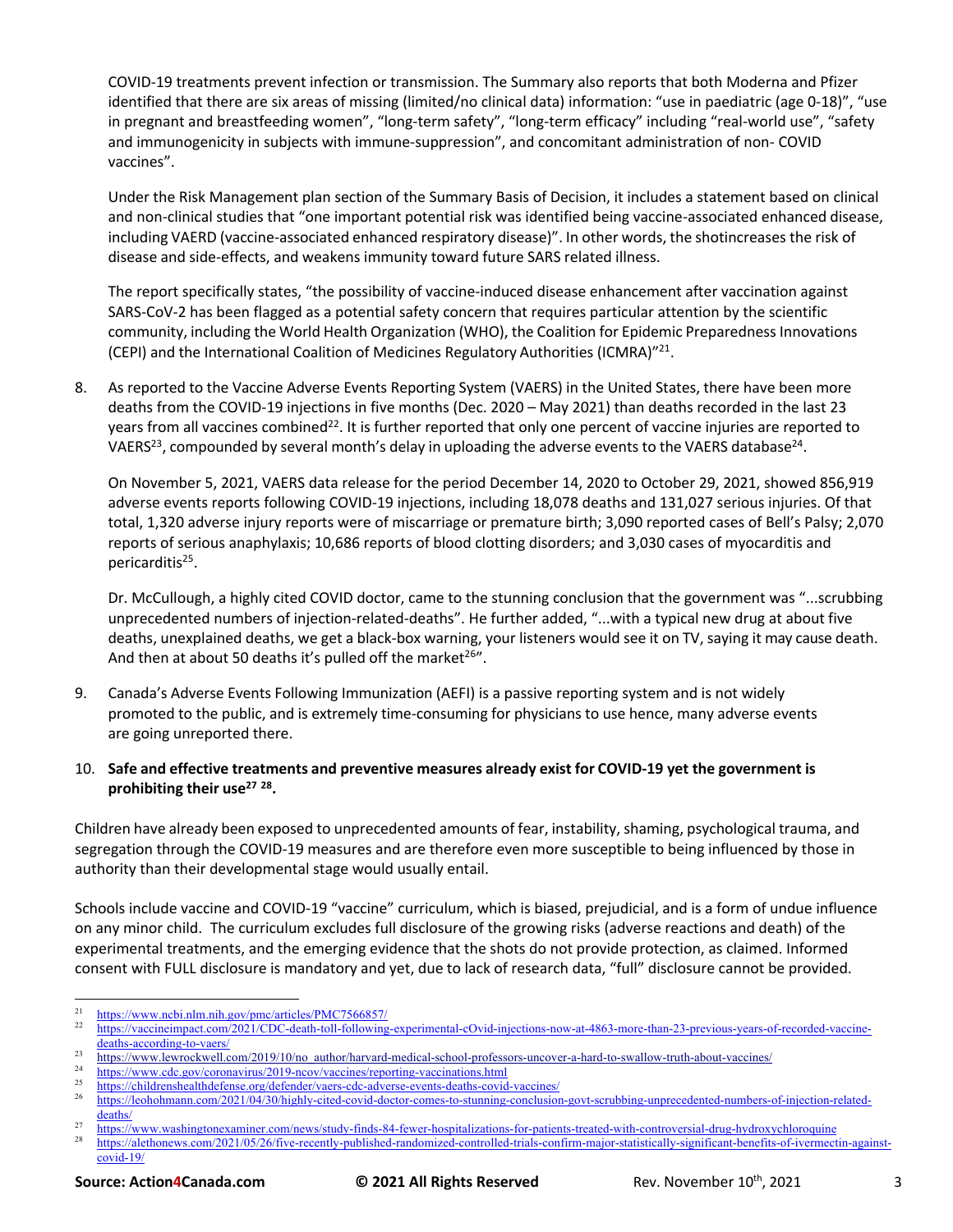Under the *Crimes Against Humanity and War Crimes Act of Canada29*, a crime against humanity means, among other things, murder, any other inhumane act or omission that is committed against any civilian population or any identifiable group and that, at the time and in the place of its commission, constitutes a crime against humanity according to customary international law, conventional international law, or by virtue of its being criminal according to the general principles of law are recognized by the community of nations, whether or not it constitutes a contravention of the law in force at the time and in the place of its commission. The *Act* also confirms that every person who conspires or attempts to commit, **is an accessory after the fact**, in relation to, or councils in relation to, a crime against humanity, is guilty of an offence and liable to imprisonment for life.

Under sections 265 and 266 of the Criminal Code of Canada<sup>30</sup>, a person commits an assault when, without the consent of another person, he applies force intentionally to that other person, directly or indirectly. Everyone who commits an assault is guilty of an indictable offence and liable to imprisonment for a term not exceeding five years, or an offence punishable on summary conviction.

Based on the *Genetic Non-Discrimination Act, Bill S-20131*, it is an indictable offence to force anyone to take an DNA/RNA test or deny any service, employment, or education opportunity to anyone who refuses to take such a test. The punishment is a fine not exceeding \$1,000,000 or imprisonment for a term not exceeding five years, or both.

It is a further violation of the Canadian Criminal Code, $32$  to endanger the life of another person. Sections 216, 217, 217.1 and 221.

#### **Duty of persons undertaking acts dangerous to life**

**Sec. 216:** Everyone who undertakes to administer surgical or medical treatment to another person or to do any other lawful act that may endanger the life of another person is, except in cases of necessity, under a legal duty to have and to use reasonable knowledge, skill and care in so doing.

R.S., c. C-34, s. 198

#### **Duty of persons undertaking acts**

**Sec. 217:** Everyone who undertakes to do an act is under a legal duty to do it if an omission to do the act is or may be dangerous to life.

#### **Duty of persons directing work**

**Sec. 217.1:** Everyone who undertakes, or has the authority, to direct how another person does work or performs a task is under a legal duty to take reasonable steps to prevent bodily harm to that person, or any other person, arising from that work or task.

#### **Causing bodily harm by criminal negligence**

**Sec. 221**: Every person who by criminal negligence causes bodily harm to another person is guilty of (a) an indictable offence and liable to imprisonment for a term of not more than 10 years; or, (b) an offence punishable on summary conviction.

Domestically, in the seminal decision of Hopp v Lepp, [1980] 2 SCR 192,<sup>33</sup> the Supreme Court of Canada determinedthat cases of non-disclosure of risks and medical information fall under the law of negligence. Hopp also clarified the standard of informed consent and held that, even if a certain risk is only a slight possibility which ordinarily would not be disclosed, but which carries serious consequences, such as paralysis or death, the material risk must be revealed to the patient.

<sup>&</sup>lt;sup>29</sup> https://laws-lois.justice.gc.ca/eng/acts/c-45.9/page-1.html<br> $\frac{1}{2}$ 

 $\frac{30}{11}$  https://laws-lois.justice.gc.ca/eng/acts/c-46/page-57.html#docCont<br> $\frac{31}{11}$  https://www.page.go/DocumentViewer/en/42.1/html/S-201/payel.go

 $\frac{31}{2}$  https://www.parl.ca/DocumentViewer/en/42-1/bill/S-201/royal-assent

 $\frac{32}{13}$  https://laws-lois.justice.gc.ca/eng/acts/c-46/page-51.html#docCont<br> $\frac{33}{13}$  https://gcg.gcg.layum.gom/scg.gcg/scg.gcg/an/itam/2553/index.do

<sup>33</sup> https://scc-csc.lexum.com/scc-csc/scc-csc/en/item/2553/index.do